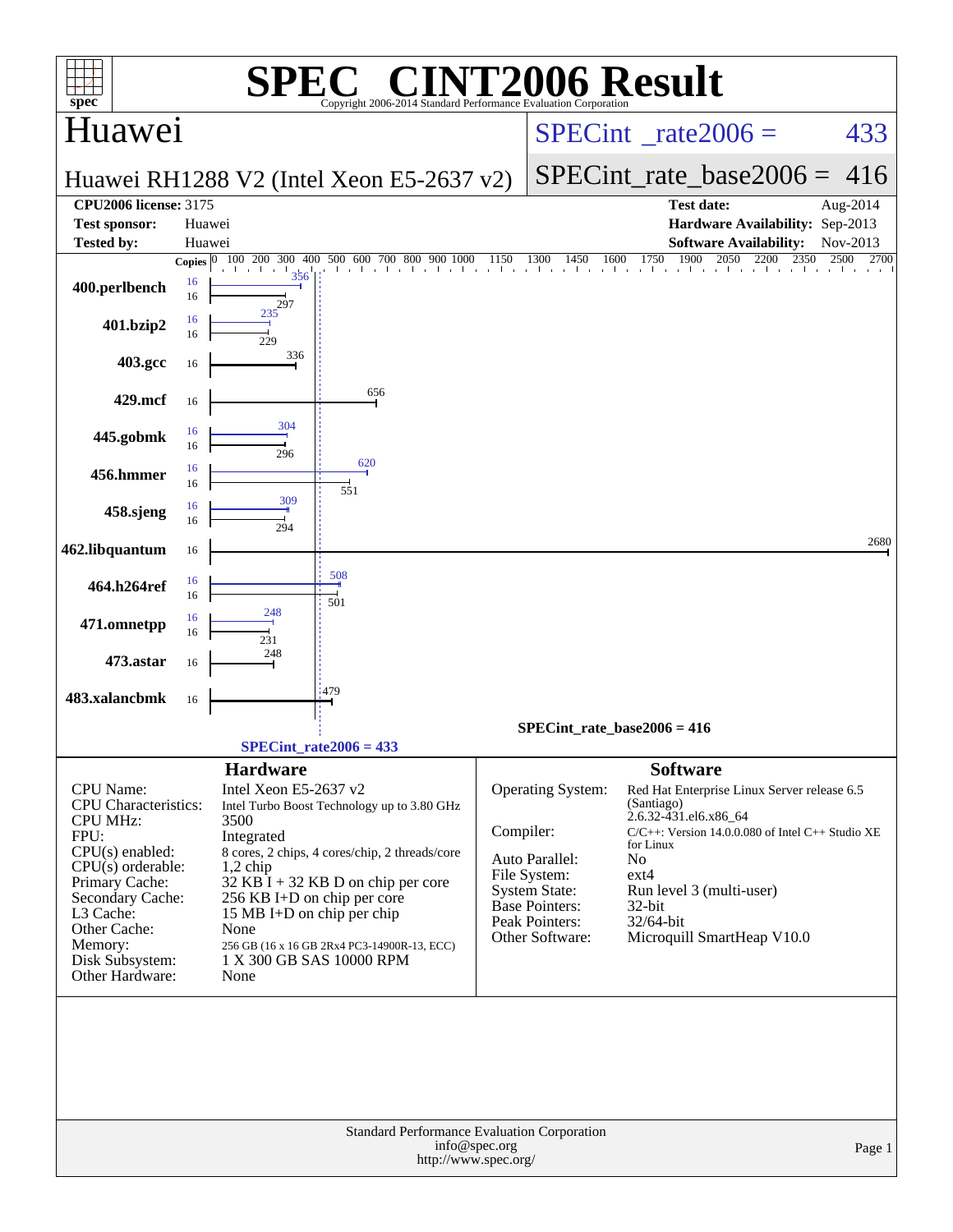

# **[SPEC CINT2006 Result](http://www.spec.org/auto/cpu2006/Docs/result-fields.html#SPECCINT2006Result)**

## Huawei

# SPECint rate $2006 = 433$

Huawei RH1288 V2 (Intel Xeon E5-2637 v2)

[SPECint\\_rate\\_base2006 =](http://www.spec.org/auto/cpu2006/Docs/result-fields.html#SPECintratebase2006) 416

**[CPU2006 license:](http://www.spec.org/auto/cpu2006/Docs/result-fields.html#CPU2006license)** 3175 **[Test date:](http://www.spec.org/auto/cpu2006/Docs/result-fields.html#Testdate)** Aug-2014

**[Test sponsor:](http://www.spec.org/auto/cpu2006/Docs/result-fields.html#Testsponsor)** Huawei **[Hardware Availability:](http://www.spec.org/auto/cpu2006/Docs/result-fields.html#HardwareAvailability)** Sep-2013 **[Tested by:](http://www.spec.org/auto/cpu2006/Docs/result-fields.html#Testedby)** Huawei **[Software Availability:](http://www.spec.org/auto/cpu2006/Docs/result-fields.html#SoftwareAvailability)** Nov-2013

Page 2

### **[Results Table](http://www.spec.org/auto/cpu2006/Docs/result-fields.html#ResultsTable)**

|                                                                                                          | <b>Base</b>   |                |       |                |       |                |                  | <b>Peak</b>   |                |              |                |              |                |              |
|----------------------------------------------------------------------------------------------------------|---------------|----------------|-------|----------------|-------|----------------|------------------|---------------|----------------|--------------|----------------|--------------|----------------|--------------|
| <b>Benchmark</b>                                                                                         | <b>Copies</b> | <b>Seconds</b> | Ratio | <b>Seconds</b> | Ratio | <b>Seconds</b> | Ratio            | <b>Copies</b> | <b>Seconds</b> | <b>Ratio</b> | <b>Seconds</b> | <b>Ratio</b> | <b>Seconds</b> | <b>Ratio</b> |
| 400.perlbench                                                                                            | 16            | 525            | 298   | 528            | 296   | 526            | <b>297</b>       | 16            | 441            | 354          | 438            | 357          | 439            | 356          |
| 401.bzip2                                                                                                | 16            | 674            | 229   | 675            | 229   | 675            | 229              | 16            | 658            | 235          | 657            | 235          | 660            | 234          |
| $403.\mathrm{gcc}$                                                                                       | 16            | 381            | 338   | 383            | 336   | 385            | 334              | 16            | 381            | 338          | 383            | <u>336</u>   | 385            | 334          |
| $429$ .mcf                                                                                               | 16            | 222            | 656   | 222            | 657   | 223            | 655              | 16            | 222            | 656          | 222            | 657          | 223            | 655          |
| $445$ .gobmk                                                                                             | 16            | 564            | 298   | 571            | 294   | 566            | 296              | 16            | 552            | 304          | 555            | 302          | 553            | 304          |
| 456.hmmer                                                                                                | 16            | 271            | 551   | 271            | 552   | 271            | 550 <sub>l</sub> | 16            | 240            | 623          | 241            | 619          | 241            | 620          |
| $458$ .sjeng                                                                                             | 16            | 658            | 294   | 657            | 294   | 658            | 294              | 16            | 625            | 310          | 627            | 309          | 635            | 305          |
| 462.libquantum                                                                                           | 16            | 124            | 2680  | 124            | 2680  | 124            | 2680             | 16            | 124            | 2680         | 124            | 2680         | 124            | 2680         |
| 464.h264ref                                                                                              | 16            | 706            | 501   | 707            | 501   | 707            | 501              | 16            | 699            | 507          | 690            | 513          | 696            | 508          |
| 471.omnetpp                                                                                              | 16            | 432            | 232   | 433            | 231   | 433            | 231              | 16            | 404            | 248          | 403            | 248          | 404            | 247          |
| $473$ . astar                                                                                            | 16            | 455            | 247   | 449            | 250   | 452            | 248              | 16            | 455            | 247          | 449            | 250          | 452            | 248          |
| 483.xalancbmk                                                                                            | 16            | 231            | 478   | 230            | 479   | 230            | 481              | 16            | 231            | 478          | 230            | 479          | 230            | 481          |
| Results appear in the order in which they were run. Bold underlined text indicates a median measurement. |               |                |       |                |       |                |                  |               |                |              |                |              |                |              |

### **[Submit Notes](http://www.spec.org/auto/cpu2006/Docs/result-fields.html#SubmitNotes)**

 The numactl mechanism was used to bind copies to processors. The config file option 'submit' was used to generate numactl commands to bind each copy to a specific processor. For details, please see the config file.

## **[Operating System Notes](http://www.spec.org/auto/cpu2006/Docs/result-fields.html#OperatingSystemNotes)**

Stack size set to unlimited using "ulimit -s unlimited"

#### **[Platform Notes](http://www.spec.org/auto/cpu2006/Docs/result-fields.html#PlatformNotes)**

```
Standard Performance Evaluation Corporation
 Sysinfo program /spec14/config/sysinfo.rev6818
 $Rev: 6818 $ $Date:: 2012-07-17 #$ e86d102572650a6e4d596a3cee98f191
 running on localhost.localdomain Wed Aug 20 18:15:34 2014
 This section contains SUT (System Under Test) info as seen by
some common utilities. To remove or add to this section, see:
  http://www.spec.org/cpu2006/Docs/config.html#sysinfo
 From /proc/cpuinfo
    model name : Intel(R) Xeon(R) CPU E5-2637 v2 @ 3.50GHz
       2 "physical id"s (chips)
       16 "processors"
    cores, siblings (Caution: counting these is hw and system dependent. The
    following excerpts from /proc/cpuinfo might not be reliable. Use with
    caution.)
       cpu cores : 4
       siblings : 8
                                   Continued on next page
```
[info@spec.org](mailto:info@spec.org) <http://www.spec.org/>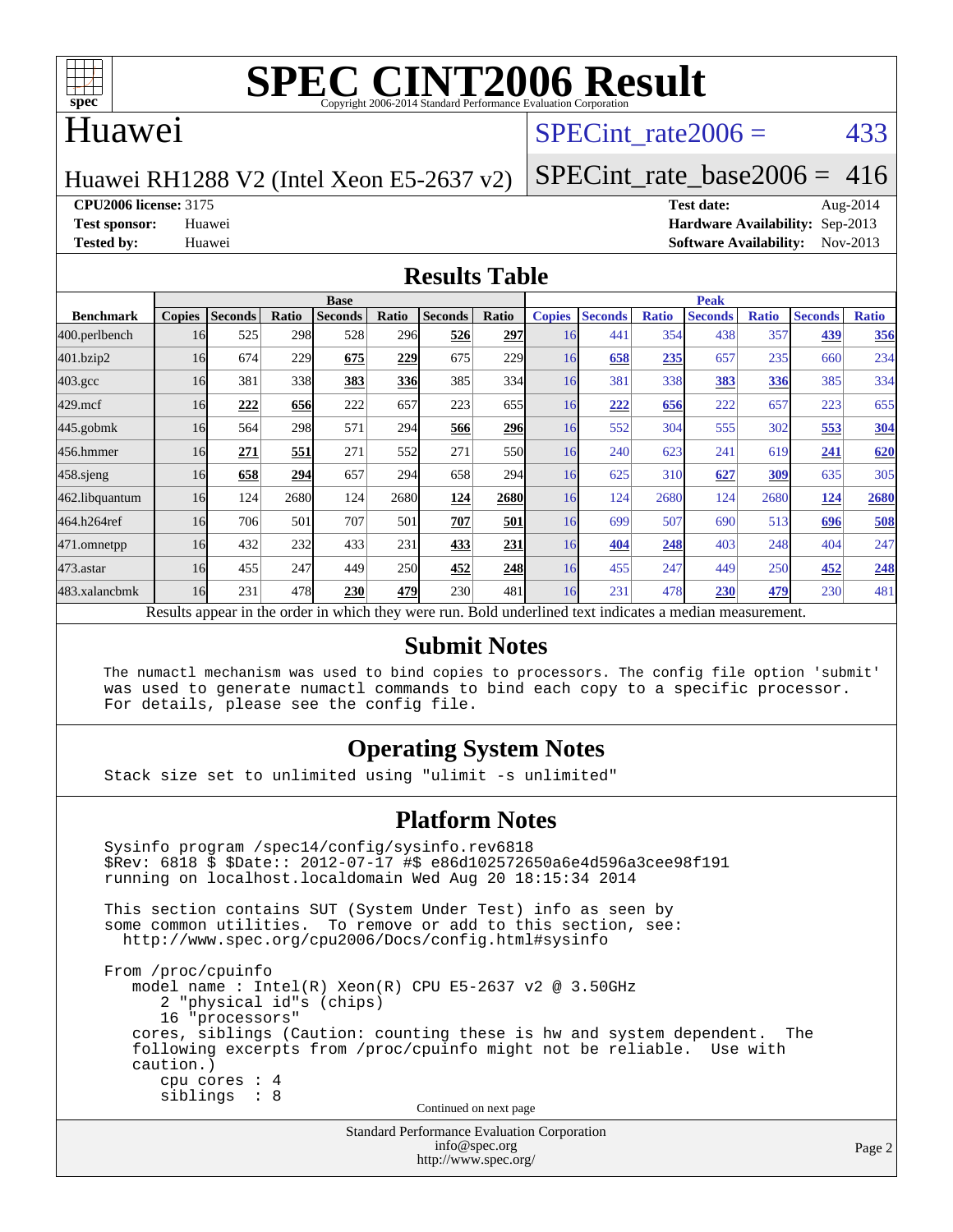

## **[SPEC CINT2006 Result](http://www.spec.org/auto/cpu2006/Docs/result-fields.html#SPECCINT2006Result)** Copyright 2006-2014 Standard Performance Evaluation C

## Huawei

SPECint rate $2006 = 433$ 

Huawei RH1288 V2 (Intel Xeon E5-2637 v2)

[SPECint\\_rate\\_base2006 =](http://www.spec.org/auto/cpu2006/Docs/result-fields.html#SPECintratebase2006)  $416$ 

**[CPU2006 license:](http://www.spec.org/auto/cpu2006/Docs/result-fields.html#CPU2006license)** 3175 **[Test date:](http://www.spec.org/auto/cpu2006/Docs/result-fields.html#Testdate)** Aug-2014 **[Test sponsor:](http://www.spec.org/auto/cpu2006/Docs/result-fields.html#Testsponsor)** Huawei **[Hardware Availability:](http://www.spec.org/auto/cpu2006/Docs/result-fields.html#HardwareAvailability)** Sep-2013 **[Tested by:](http://www.spec.org/auto/cpu2006/Docs/result-fields.html#Testedby)** Huawei **[Software Availability:](http://www.spec.org/auto/cpu2006/Docs/result-fields.html#SoftwareAvailability)** Nov-2013

### **[Platform Notes \(Continued\)](http://www.spec.org/auto/cpu2006/Docs/result-fields.html#PlatformNotes)**

 physical 0: cores 1 2 3 4 physical 1: cores 1 2 3 4 cache size : 15360 KB From /proc/meminfo<br>MemTotal: 264478184 kB HugePages\_Total: 0<br>Hugepagesize: 2048 kB Hugepagesize: /usr/bin/lsb\_release -d Red Hat Enterprise Linux Server release 6.5 (Santiago) From /etc/\*release\* /etc/\*version\* redhat-release: Red Hat Enterprise Linux Server release 6.5 (Santiago) system-release: Red Hat Enterprise Linux Server release 6.5 (Santiago) system-release-cpe: cpe:/o:redhat:enterprise\_linux:6server:ga:server uname -a: Linux localhost.localdomain 2.6.32-431.el6.x86\_64 #1 SMP Sun Nov 10 22:19:54 EST 2013 x86\_64 x86\_64 x86\_64 GNU/Linux run-level 3 Aug 18 17:01 SPEC is set to: /spec14 Filesystem Type Size Used Avail Use% Mounted on<br>
/dev/sda2 ext4 265G 11G 241G 5% / ext4 265G Additional information from dmidecode: BIOS Insyde Corp. RMIBV629 05/12/2014 Memory: 10x Hynix HMT42GR7AFR4C-RD 16 GB 1866 MHz 2 rank 8x NO DIMM NO DIMM 6x Samsung M393B2G70DB0-CMA 16 GB 1866 MHz 2 rank (End of data from sysinfo program)

### **[General Notes](http://www.spec.org/auto/cpu2006/Docs/result-fields.html#GeneralNotes)**

Environment variables set by runspec before the start of the run: LD\_LIBRARY\_PATH = "/spec14/libs/32:/spec14/libs/64:/spec14/sh"

 Binaries compiled on a system with 1x Core i7-860 CPU + 8GB memory using RedHat EL 6.4 Transparent Huge Pages enabled with: echo always > /sys/kernel/mm/redhat\_transparent\_hugepage/enabled Filesystem page cache cleared with: echo 1> /proc/sys/vm/drop\_caches runspec command invoked through numactl i.e.: numactl --interleave=all runspec <etc>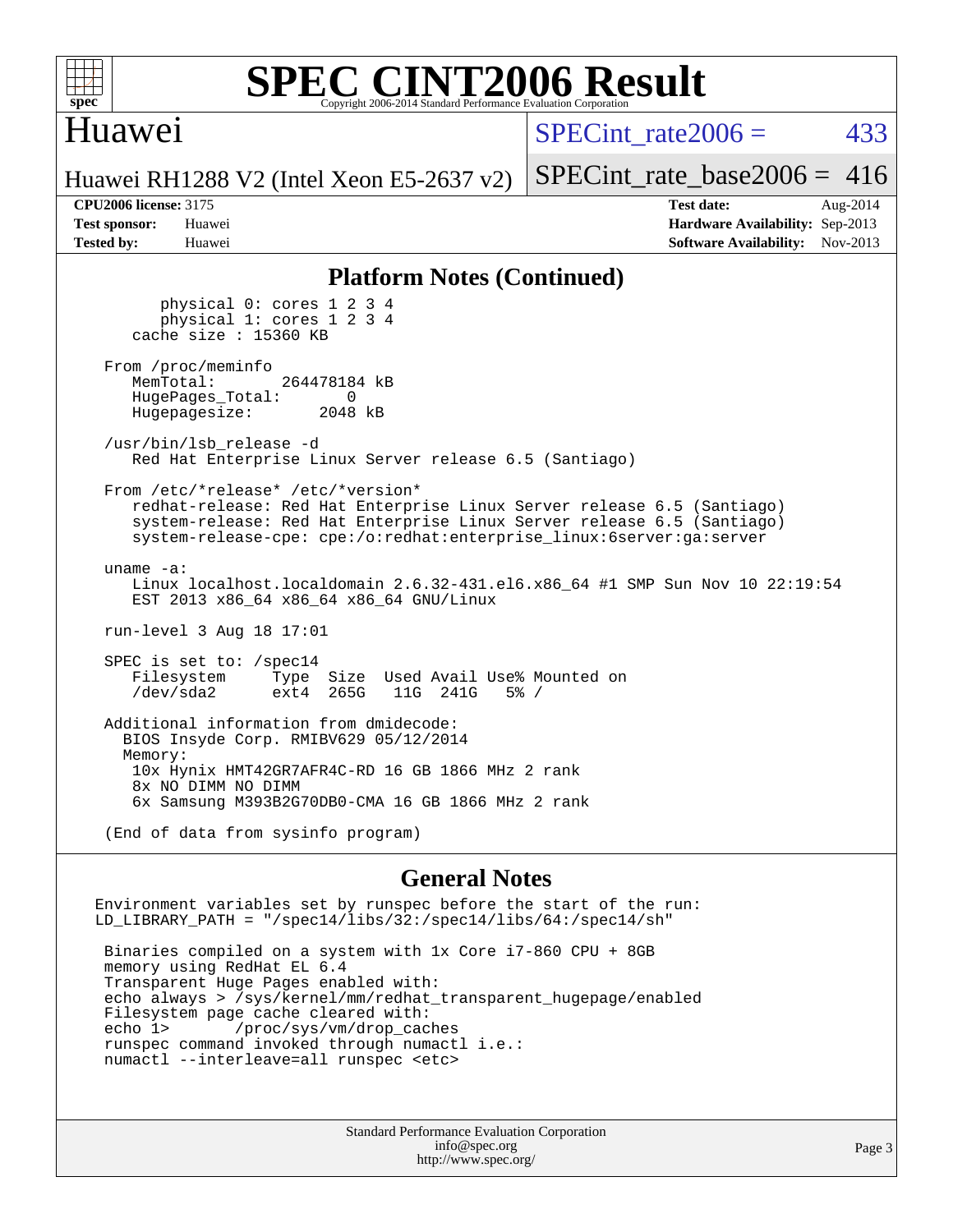

# **[SPEC CINT2006 Result](http://www.spec.org/auto/cpu2006/Docs/result-fields.html#SPECCINT2006Result)**

## Huawei

SPECint rate  $2006 = 433$ 

[SPECint\\_rate\\_base2006 =](http://www.spec.org/auto/cpu2006/Docs/result-fields.html#SPECintratebase2006)  $416$ 

Huawei RH1288 V2 (Intel Xeon E5-2637 v2)

**[CPU2006 license:](http://www.spec.org/auto/cpu2006/Docs/result-fields.html#CPU2006license)** 3175 **[Test date:](http://www.spec.org/auto/cpu2006/Docs/result-fields.html#Testdate)** Aug-2014 **[Test sponsor:](http://www.spec.org/auto/cpu2006/Docs/result-fields.html#Testsponsor)** Huawei **[Hardware Availability:](http://www.spec.org/auto/cpu2006/Docs/result-fields.html#HardwareAvailability)** Sep-2013 **[Tested by:](http://www.spec.org/auto/cpu2006/Docs/result-fields.html#Testedby)** Huawei **[Software Availability:](http://www.spec.org/auto/cpu2006/Docs/result-fields.html#SoftwareAvailability)** Nov-2013

# **[Base Compiler Invocation](http://www.spec.org/auto/cpu2006/Docs/result-fields.html#BaseCompilerInvocation)**

[C benchmarks](http://www.spec.org/auto/cpu2006/Docs/result-fields.html#Cbenchmarks):  $\text{icc}$   $-\text{m32}$ 

[C++ benchmarks:](http://www.spec.org/auto/cpu2006/Docs/result-fields.html#CXXbenchmarks) [icpc -m32](http://www.spec.org/cpu2006/results/res2014q3/cpu2006-20140826-31067.flags.html#user_CXXbase_intel_icpc_4e5a5ef1a53fd332b3c49e69c3330699)

**[Base Portability Flags](http://www.spec.org/auto/cpu2006/Docs/result-fields.html#BasePortabilityFlags)**

 400.perlbench: [-DSPEC\\_CPU\\_LINUX\\_IA32](http://www.spec.org/cpu2006/results/res2014q3/cpu2006-20140826-31067.flags.html#b400.perlbench_baseCPORTABILITY_DSPEC_CPU_LINUX_IA32) 462.libquantum: [-DSPEC\\_CPU\\_LINUX](http://www.spec.org/cpu2006/results/res2014q3/cpu2006-20140826-31067.flags.html#b462.libquantum_baseCPORTABILITY_DSPEC_CPU_LINUX) 483.xalancbmk: [-DSPEC\\_CPU\\_LINUX](http://www.spec.org/cpu2006/results/res2014q3/cpu2006-20140826-31067.flags.html#b483.xalancbmk_baseCXXPORTABILITY_DSPEC_CPU_LINUX)

# **[Base Optimization Flags](http://www.spec.org/auto/cpu2006/Docs/result-fields.html#BaseOptimizationFlags)**

[C benchmarks](http://www.spec.org/auto/cpu2006/Docs/result-fields.html#Cbenchmarks):

[-xSSE4.2](http://www.spec.org/cpu2006/results/res2014q3/cpu2006-20140826-31067.flags.html#user_CCbase_f-xSSE42_f91528193cf0b216347adb8b939d4107) [-ipo](http://www.spec.org/cpu2006/results/res2014q3/cpu2006-20140826-31067.flags.html#user_CCbase_f-ipo) [-O3](http://www.spec.org/cpu2006/results/res2014q3/cpu2006-20140826-31067.flags.html#user_CCbase_f-O3) [-no-prec-div](http://www.spec.org/cpu2006/results/res2014q3/cpu2006-20140826-31067.flags.html#user_CCbase_f-no-prec-div) [-opt-prefetch](http://www.spec.org/cpu2006/results/res2014q3/cpu2006-20140826-31067.flags.html#user_CCbase_f-opt-prefetch) [-opt-mem-layout-trans=3](http://www.spec.org/cpu2006/results/res2014q3/cpu2006-20140826-31067.flags.html#user_CCbase_f-opt-mem-layout-trans_a7b82ad4bd7abf52556d4961a2ae94d5)

[C++ benchmarks:](http://www.spec.org/auto/cpu2006/Docs/result-fields.html#CXXbenchmarks)

[-xSSE4.2](http://www.spec.org/cpu2006/results/res2014q3/cpu2006-20140826-31067.flags.html#user_CXXbase_f-xSSE42_f91528193cf0b216347adb8b939d4107) [-ipo](http://www.spec.org/cpu2006/results/res2014q3/cpu2006-20140826-31067.flags.html#user_CXXbase_f-ipo) [-O3](http://www.spec.org/cpu2006/results/res2014q3/cpu2006-20140826-31067.flags.html#user_CXXbase_f-O3) [-no-prec-div](http://www.spec.org/cpu2006/results/res2014q3/cpu2006-20140826-31067.flags.html#user_CXXbase_f-no-prec-div) [-opt-prefetch](http://www.spec.org/cpu2006/results/res2014q3/cpu2006-20140826-31067.flags.html#user_CXXbase_f-opt-prefetch) [-opt-mem-layout-trans=3](http://www.spec.org/cpu2006/results/res2014q3/cpu2006-20140826-31067.flags.html#user_CXXbase_f-opt-mem-layout-trans_a7b82ad4bd7abf52556d4961a2ae94d5) [-Wl,-z,muldefs](http://www.spec.org/cpu2006/results/res2014q3/cpu2006-20140826-31067.flags.html#user_CXXbase_link_force_multiple1_74079c344b956b9658436fd1b6dd3a8a) [-L/sh -lsmartheap](http://www.spec.org/cpu2006/results/res2014q3/cpu2006-20140826-31067.flags.html#user_CXXbase_SmartHeap_32f6c82aa1ed9c52345d30cf6e4a0499)

## **[Base Other Flags](http://www.spec.org/auto/cpu2006/Docs/result-fields.html#BaseOtherFlags)**

[C benchmarks](http://www.spec.org/auto/cpu2006/Docs/result-fields.html#Cbenchmarks):

403.gcc: [-Dalloca=\\_alloca](http://www.spec.org/cpu2006/results/res2014q3/cpu2006-20140826-31067.flags.html#b403.gcc_baseEXTRA_CFLAGS_Dalloca_be3056838c12de2578596ca5467af7f3)

# **[Peak Compiler Invocation](http://www.spec.org/auto/cpu2006/Docs/result-fields.html#PeakCompilerInvocation)**

[C benchmarks \(except as noted below\)](http://www.spec.org/auto/cpu2006/Docs/result-fields.html#Cbenchmarksexceptasnotedbelow): [icc -m32](http://www.spec.org/cpu2006/results/res2014q3/cpu2006-20140826-31067.flags.html#user_CCpeak_intel_icc_5ff4a39e364c98233615fdd38438c6f2) 400.perlbench: [icc -m64](http://www.spec.org/cpu2006/results/res2014q3/cpu2006-20140826-31067.flags.html#user_peakCCLD400_perlbench_intel_icc_64bit_bda6cc9af1fdbb0edc3795bac97ada53) 401.bzip2: [icc -m64](http://www.spec.org/cpu2006/results/res2014q3/cpu2006-20140826-31067.flags.html#user_peakCCLD401_bzip2_intel_icc_64bit_bda6cc9af1fdbb0edc3795bac97ada53)

456.hmmer: [icc -m64](http://www.spec.org/cpu2006/results/res2014q3/cpu2006-20140826-31067.flags.html#user_peakCCLD456_hmmer_intel_icc_64bit_bda6cc9af1fdbb0edc3795bac97ada53)

458.sjeng: [icc -m64](http://www.spec.org/cpu2006/results/res2014q3/cpu2006-20140826-31067.flags.html#user_peakCCLD458_sjeng_intel_icc_64bit_bda6cc9af1fdbb0edc3795bac97ada53)

```
C++ benchmarks: 
    icpc -m32
```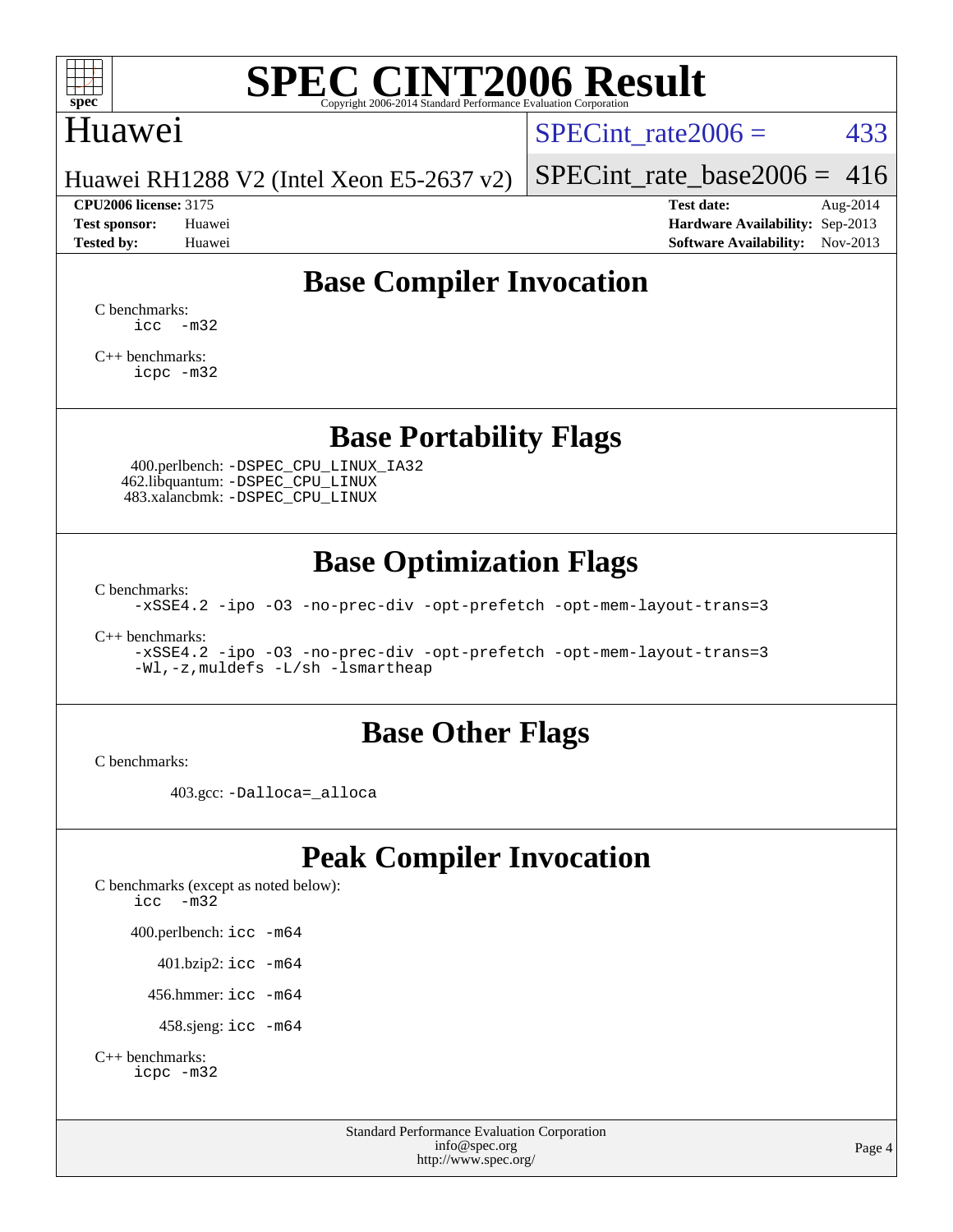

## **[SPEC CINT2006 Result](http://www.spec.org/auto/cpu2006/Docs/result-fields.html#SPECCINT2006Result)** Copyright 2006-2014 Standard Performance Evaluation C

# Huawei

SPECint rate $2006 = 433$ 

Huawei RH1288 V2 (Intel Xeon E5-2637 v2)

[SPECint\\_rate\\_base2006 =](http://www.spec.org/auto/cpu2006/Docs/result-fields.html#SPECintratebase2006)  $416$ 

**[CPU2006 license:](http://www.spec.org/auto/cpu2006/Docs/result-fields.html#CPU2006license)** 3175 **[Test date:](http://www.spec.org/auto/cpu2006/Docs/result-fields.html#Testdate)** Aug-2014 **[Test sponsor:](http://www.spec.org/auto/cpu2006/Docs/result-fields.html#Testsponsor)** Huawei **[Hardware Availability:](http://www.spec.org/auto/cpu2006/Docs/result-fields.html#HardwareAvailability)** Sep-2013 **[Tested by:](http://www.spec.org/auto/cpu2006/Docs/result-fields.html#Testedby)** Huawei **[Software Availability:](http://www.spec.org/auto/cpu2006/Docs/result-fields.html#SoftwareAvailability)** Nov-2013

# **[Peak Portability Flags](http://www.spec.org/auto/cpu2006/Docs/result-fields.html#PeakPortabilityFlags)**

 400.perlbench: [-DSPEC\\_CPU\\_LP64](http://www.spec.org/cpu2006/results/res2014q3/cpu2006-20140826-31067.flags.html#b400.perlbench_peakCPORTABILITY_DSPEC_CPU_LP64) [-DSPEC\\_CPU\\_LINUX\\_X64](http://www.spec.org/cpu2006/results/res2014q3/cpu2006-20140826-31067.flags.html#b400.perlbench_peakCPORTABILITY_DSPEC_CPU_LINUX_X64) 401.bzip2: [-DSPEC\\_CPU\\_LP64](http://www.spec.org/cpu2006/results/res2014q3/cpu2006-20140826-31067.flags.html#suite_peakCPORTABILITY401_bzip2_DSPEC_CPU_LP64) 456.hmmer: [-DSPEC\\_CPU\\_LP64](http://www.spec.org/cpu2006/results/res2014q3/cpu2006-20140826-31067.flags.html#suite_peakCPORTABILITY456_hmmer_DSPEC_CPU_LP64) 458.sjeng: [-DSPEC\\_CPU\\_LP64](http://www.spec.org/cpu2006/results/res2014q3/cpu2006-20140826-31067.flags.html#suite_peakCPORTABILITY458_sjeng_DSPEC_CPU_LP64) 462.libquantum: [-DSPEC\\_CPU\\_LINUX](http://www.spec.org/cpu2006/results/res2014q3/cpu2006-20140826-31067.flags.html#b462.libquantum_peakCPORTABILITY_DSPEC_CPU_LINUX) 483.xalancbmk: [-DSPEC\\_CPU\\_LINUX](http://www.spec.org/cpu2006/results/res2014q3/cpu2006-20140826-31067.flags.html#b483.xalancbmk_peakCXXPORTABILITY_DSPEC_CPU_LINUX)

# **[Peak Optimization Flags](http://www.spec.org/auto/cpu2006/Docs/result-fields.html#PeakOptimizationFlags)**

[C benchmarks](http://www.spec.org/auto/cpu2006/Docs/result-fields.html#Cbenchmarks):

 400.perlbench: [-xSSE4.2](http://www.spec.org/cpu2006/results/res2014q3/cpu2006-20140826-31067.flags.html#user_peakPASS2_CFLAGSPASS2_LDCFLAGS400_perlbench_f-xSSE42_f91528193cf0b216347adb8b939d4107)(pass 2) [-prof-gen](http://www.spec.org/cpu2006/results/res2014q3/cpu2006-20140826-31067.flags.html#user_peakPASS1_CFLAGSPASS1_LDCFLAGS400_perlbench_prof_gen_e43856698f6ca7b7e442dfd80e94a8fc)(pass 1) [-ipo](http://www.spec.org/cpu2006/results/res2014q3/cpu2006-20140826-31067.flags.html#user_peakPASS2_CFLAGSPASS2_LDCFLAGS400_perlbench_f-ipo)(pass 2) [-O3](http://www.spec.org/cpu2006/results/res2014q3/cpu2006-20140826-31067.flags.html#user_peakPASS2_CFLAGSPASS2_LDCFLAGS400_perlbench_f-O3)(pass 2) [-no-prec-div](http://www.spec.org/cpu2006/results/res2014q3/cpu2006-20140826-31067.flags.html#user_peakPASS2_CFLAGSPASS2_LDCFLAGS400_perlbench_f-no-prec-div)(pass 2) [-prof-use](http://www.spec.org/cpu2006/results/res2014q3/cpu2006-20140826-31067.flags.html#user_peakPASS2_CFLAGSPASS2_LDCFLAGS400_perlbench_prof_use_bccf7792157ff70d64e32fe3e1250b55)(pass 2) [-auto-ilp32](http://www.spec.org/cpu2006/results/res2014q3/cpu2006-20140826-31067.flags.html#user_peakCOPTIMIZE400_perlbench_f-auto-ilp32)  $401.bzip2: -xSSE4.2(pass 2) -prof-qen(pass 1) -ipo(pass 2)$  $401.bzip2: -xSSE4.2(pass 2) -prof-qen(pass 1) -ipo(pass 2)$  $401.bzip2: -xSSE4.2(pass 2) -prof-qen(pass 1) -ipo(pass 2)$  $401.bzip2: -xSSE4.2(pass 2) -prof-qen(pass 1) -ipo(pass 2)$  $401.bzip2: -xSSE4.2(pass 2) -prof-qen(pass 1) -ipo(pass 2)$ [-O3](http://www.spec.org/cpu2006/results/res2014q3/cpu2006-20140826-31067.flags.html#user_peakPASS2_CFLAGSPASS2_LDCFLAGS401_bzip2_f-O3)(pass 2) [-no-prec-div](http://www.spec.org/cpu2006/results/res2014q3/cpu2006-20140826-31067.flags.html#user_peakPASS2_CFLAGSPASS2_LDCFLAGS401_bzip2_f-no-prec-div)(pass 2) [-prof-use](http://www.spec.org/cpu2006/results/res2014q3/cpu2006-20140826-31067.flags.html#user_peakPASS2_CFLAGSPASS2_LDCFLAGS401_bzip2_prof_use_bccf7792157ff70d64e32fe3e1250b55)(pass 2) [-opt-prefetch](http://www.spec.org/cpu2006/results/res2014q3/cpu2006-20140826-31067.flags.html#user_peakCOPTIMIZE401_bzip2_f-opt-prefetch) [-auto-ilp32](http://www.spec.org/cpu2006/results/res2014q3/cpu2006-20140826-31067.flags.html#user_peakCOPTIMIZE401_bzip2_f-auto-ilp32) [-ansi-alias](http://www.spec.org/cpu2006/results/res2014q3/cpu2006-20140826-31067.flags.html#user_peakCOPTIMIZE401_bzip2_f-ansi-alias)  $403.\text{sec: basepeak}$  = yes 429.mcf: basepeak = yes 445.gobmk: [-xSSE4.2](http://www.spec.org/cpu2006/results/res2014q3/cpu2006-20140826-31067.flags.html#user_peakPASS2_CFLAGSPASS2_LDCFLAGS445_gobmk_f-xSSE42_f91528193cf0b216347adb8b939d4107)(pass 2) [-prof-gen](http://www.spec.org/cpu2006/results/res2014q3/cpu2006-20140826-31067.flags.html#user_peakPASS1_CFLAGSPASS1_LDCFLAGS445_gobmk_prof_gen_e43856698f6ca7b7e442dfd80e94a8fc)(pass 1) [-prof-use](http://www.spec.org/cpu2006/results/res2014q3/cpu2006-20140826-31067.flags.html#user_peakPASS2_CFLAGSPASS2_LDCFLAGS445_gobmk_prof_use_bccf7792157ff70d64e32fe3e1250b55)(pass 2) [-ansi-alias](http://www.spec.org/cpu2006/results/res2014q3/cpu2006-20140826-31067.flags.html#user_peakCOPTIMIZE445_gobmk_f-ansi-alias) [-opt-mem-layout-trans=3](http://www.spec.org/cpu2006/results/res2014q3/cpu2006-20140826-31067.flags.html#user_peakCOPTIMIZE445_gobmk_f-opt-mem-layout-trans_a7b82ad4bd7abf52556d4961a2ae94d5) 456.hmmer: [-xSSE4.2](http://www.spec.org/cpu2006/results/res2014q3/cpu2006-20140826-31067.flags.html#user_peakCOPTIMIZE456_hmmer_f-xSSE42_f91528193cf0b216347adb8b939d4107) [-ipo](http://www.spec.org/cpu2006/results/res2014q3/cpu2006-20140826-31067.flags.html#user_peakCOPTIMIZE456_hmmer_f-ipo) [-O3](http://www.spec.org/cpu2006/results/res2014q3/cpu2006-20140826-31067.flags.html#user_peakCOPTIMIZE456_hmmer_f-O3) [-no-prec-div](http://www.spec.org/cpu2006/results/res2014q3/cpu2006-20140826-31067.flags.html#user_peakCOPTIMIZE456_hmmer_f-no-prec-div) [-unroll2](http://www.spec.org/cpu2006/results/res2014q3/cpu2006-20140826-31067.flags.html#user_peakCOPTIMIZE456_hmmer_f-unroll_784dae83bebfb236979b41d2422d7ec2) [-auto-ilp32](http://www.spec.org/cpu2006/results/res2014q3/cpu2006-20140826-31067.flags.html#user_peakCOPTIMIZE456_hmmer_f-auto-ilp32) 458.sjeng: [-xSSE4.2](http://www.spec.org/cpu2006/results/res2014q3/cpu2006-20140826-31067.flags.html#user_peakPASS2_CFLAGSPASS2_LDCFLAGS458_sjeng_f-xSSE42_f91528193cf0b216347adb8b939d4107)(pass 2) [-prof-gen](http://www.spec.org/cpu2006/results/res2014q3/cpu2006-20140826-31067.flags.html#user_peakPASS1_CFLAGSPASS1_LDCFLAGS458_sjeng_prof_gen_e43856698f6ca7b7e442dfd80e94a8fc)(pass 1) [-ipo](http://www.spec.org/cpu2006/results/res2014q3/cpu2006-20140826-31067.flags.html#user_peakPASS2_CFLAGSPASS2_LDCFLAGS458_sjeng_f-ipo)(pass 2) [-O3](http://www.spec.org/cpu2006/results/res2014q3/cpu2006-20140826-31067.flags.html#user_peakPASS2_CFLAGSPASS2_LDCFLAGS458_sjeng_f-O3)(pass 2) [-no-prec-div](http://www.spec.org/cpu2006/results/res2014q3/cpu2006-20140826-31067.flags.html#user_peakPASS2_CFLAGSPASS2_LDCFLAGS458_sjeng_f-no-prec-div)(pass 2) [-prof-use](http://www.spec.org/cpu2006/results/res2014q3/cpu2006-20140826-31067.flags.html#user_peakPASS2_CFLAGSPASS2_LDCFLAGS458_sjeng_prof_use_bccf7792157ff70d64e32fe3e1250b55)(pass 2) [-unroll4](http://www.spec.org/cpu2006/results/res2014q3/cpu2006-20140826-31067.flags.html#user_peakCOPTIMIZE458_sjeng_f-unroll_4e5e4ed65b7fd20bdcd365bec371b81f) [-auto-ilp32](http://www.spec.org/cpu2006/results/res2014q3/cpu2006-20140826-31067.flags.html#user_peakCOPTIMIZE458_sjeng_f-auto-ilp32)  $462$ .libquantum: basepeak = yes 464.h264ref: [-xSSE4.2](http://www.spec.org/cpu2006/results/res2014q3/cpu2006-20140826-31067.flags.html#user_peakPASS2_CFLAGSPASS2_LDCFLAGS464_h264ref_f-xSSE42_f91528193cf0b216347adb8b939d4107)(pass 2) [-prof-gen](http://www.spec.org/cpu2006/results/res2014q3/cpu2006-20140826-31067.flags.html#user_peakPASS1_CFLAGSPASS1_LDCFLAGS464_h264ref_prof_gen_e43856698f6ca7b7e442dfd80e94a8fc)(pass 1) [-ipo](http://www.spec.org/cpu2006/results/res2014q3/cpu2006-20140826-31067.flags.html#user_peakPASS2_CFLAGSPASS2_LDCFLAGS464_h264ref_f-ipo)(pass 2) [-O3](http://www.spec.org/cpu2006/results/res2014q3/cpu2006-20140826-31067.flags.html#user_peakPASS2_CFLAGSPASS2_LDCFLAGS464_h264ref_f-O3)(pass 2) [-no-prec-div](http://www.spec.org/cpu2006/results/res2014q3/cpu2006-20140826-31067.flags.html#user_peakPASS2_CFLAGSPASS2_LDCFLAGS464_h264ref_f-no-prec-div)(pass 2) [-prof-use](http://www.spec.org/cpu2006/results/res2014q3/cpu2006-20140826-31067.flags.html#user_peakPASS2_CFLAGSPASS2_LDCFLAGS464_h264ref_prof_use_bccf7792157ff70d64e32fe3e1250b55)(pass 2)

[-unroll2](http://www.spec.org/cpu2006/results/res2014q3/cpu2006-20140826-31067.flags.html#user_peakCOPTIMIZE464_h264ref_f-unroll_784dae83bebfb236979b41d2422d7ec2) [-ansi-alias](http://www.spec.org/cpu2006/results/res2014q3/cpu2006-20140826-31067.flags.html#user_peakCOPTIMIZE464_h264ref_f-ansi-alias) [C++ benchmarks:](http://www.spec.org/auto/cpu2006/Docs/result-fields.html#CXXbenchmarks)

> 471.omnetpp: [-xSSE4.2](http://www.spec.org/cpu2006/results/res2014q3/cpu2006-20140826-31067.flags.html#user_peakPASS2_CXXFLAGSPASS2_LDCXXFLAGS471_omnetpp_f-xSSE42_f91528193cf0b216347adb8b939d4107)(pass 2) [-prof-gen](http://www.spec.org/cpu2006/results/res2014q3/cpu2006-20140826-31067.flags.html#user_peakPASS1_CXXFLAGSPASS1_LDCXXFLAGS471_omnetpp_prof_gen_e43856698f6ca7b7e442dfd80e94a8fc)(pass 1) [-ipo](http://www.spec.org/cpu2006/results/res2014q3/cpu2006-20140826-31067.flags.html#user_peakPASS2_CXXFLAGSPASS2_LDCXXFLAGS471_omnetpp_f-ipo)(pass 2) [-O3](http://www.spec.org/cpu2006/results/res2014q3/cpu2006-20140826-31067.flags.html#user_peakPASS2_CXXFLAGSPASS2_LDCXXFLAGS471_omnetpp_f-O3)(pass 2) [-no-prec-div](http://www.spec.org/cpu2006/results/res2014q3/cpu2006-20140826-31067.flags.html#user_peakPASS2_CXXFLAGSPASS2_LDCXXFLAGS471_omnetpp_f-no-prec-div)(pass 2) [-prof-use](http://www.spec.org/cpu2006/results/res2014q3/cpu2006-20140826-31067.flags.html#user_peakPASS2_CXXFLAGSPASS2_LDCXXFLAGS471_omnetpp_prof_use_bccf7792157ff70d64e32fe3e1250b55)(pass 2) [-ansi-alias](http://www.spec.org/cpu2006/results/res2014q3/cpu2006-20140826-31067.flags.html#user_peakCXXOPTIMIZE471_omnetpp_f-ansi-alias) [-opt-ra-region-strategy=block](http://www.spec.org/cpu2006/results/res2014q3/cpu2006-20140826-31067.flags.html#user_peakCXXOPTIMIZE471_omnetpp_f-opt-ra-region-strategy_a0a37c372d03933b2a18d4af463c1f69) [-Wl,-z,muldefs](http://www.spec.org/cpu2006/results/res2014q3/cpu2006-20140826-31067.flags.html#user_peakEXTRA_LDFLAGS471_omnetpp_link_force_multiple1_74079c344b956b9658436fd1b6dd3a8a) [-L/sh -lsmartheap](http://www.spec.org/cpu2006/results/res2014q3/cpu2006-20140826-31067.flags.html#user_peakEXTRA_LIBS471_omnetpp_SmartHeap_32f6c82aa1ed9c52345d30cf6e4a0499)

473.astar: basepeak = yes

Continued on next page